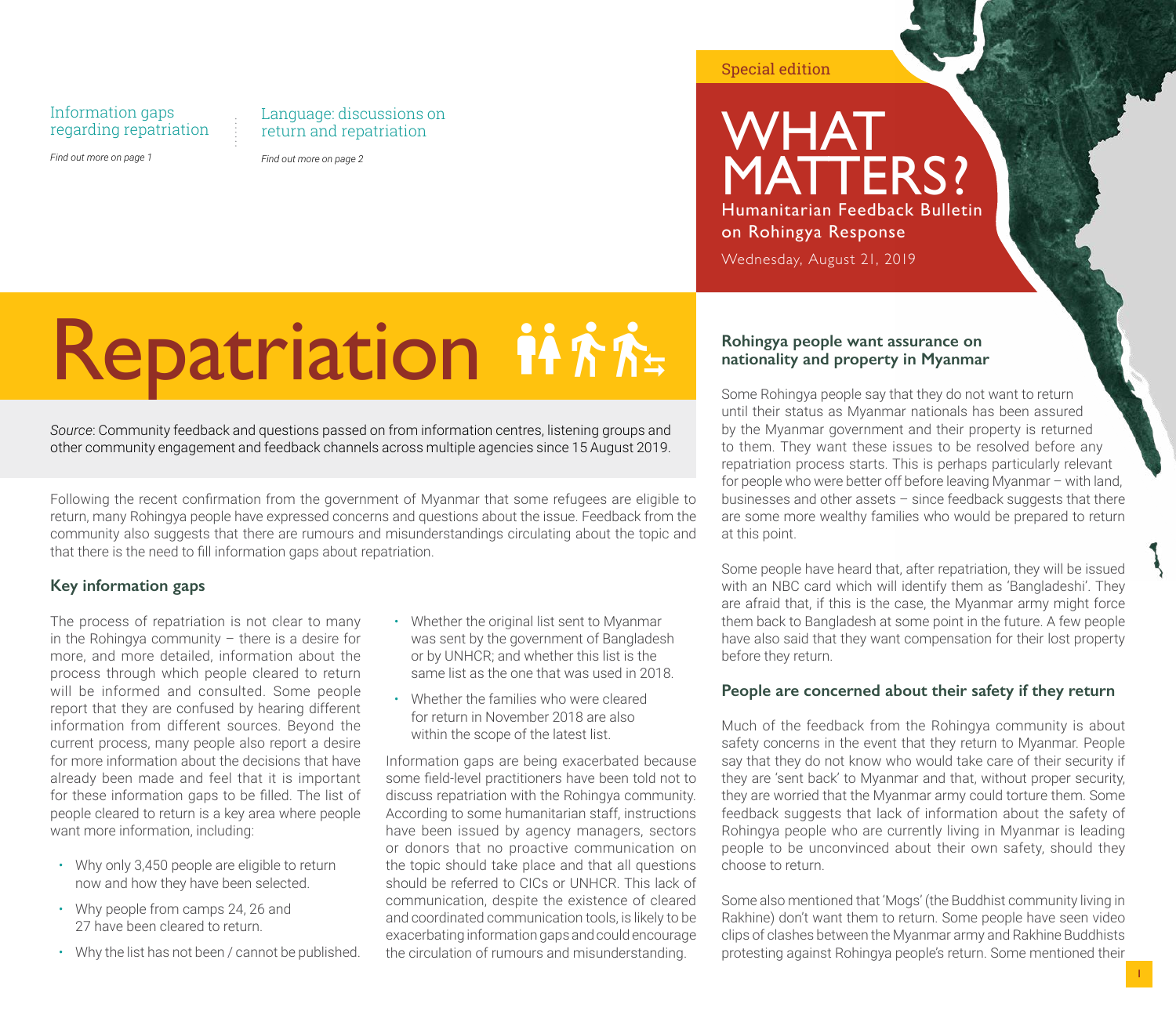fear that, since the military had killed so many Rohingya people in the past, it would be easy for them to repeat this if only a small number of Rohingya people return now.

#### **People are not sure where they will live in Myanmar**

Several questions are regarding the place where repatriated people would live in Myanmar. Some mentioned their fear that they would be kept in camps with limited facilities. They have heard about a camp in Akyab where they say 117,000 Rohingya people are living with little food and poor access to health and WASH facilities. Many people feel that, if the choice is between camps in Bangladesh and camps in Myanmar, the Bangladeshi camps are better as they feel more secure here.

#### **Complexity around the decision to return**

Some feedback suggests that the concept of 'voluntary return' is not well understood and needs clearer and better explanation. Even where there is understanding, feedback suggests that individuals' decisions may be influenced by powerful people within the Rohingya community who are against repatriation. Audio messages are circulating on social media requesting refugees to decline if they are offered the option to return. Some people also mentioned that their decision to return or not would be determined by a particular community leader who lives outside of the camps. Feedback suggests that some Rohingya organisations have held meetings with the community encouraging them not to return to Myanmar.

#### **Other issues arising**

Some less frequent issues to emerge from recent feedback include:

- Some people have heard that only Hindu people will be repatriated.
- Some feedback recalls the previous repatriation exercise in November 2018 and expresses skepticism about whether any repatriation will happen at all, given that the previous attempt did not result in any people returning.
- Some believe that there is going to be an attempt to force them to return, and that the police and military are likely to be involved in that attempt. There are some concerns about the additional police and security presence that has been noticed in camps.
- Some feedback asked whether the Myanmar government delegation was going to come back and talk with Rohingya people and leaders. There is a feeling amongst some people that the Myanmar government had undertaken to do this before repatriation takes place.

## Language: discussions on return and repatriation

The recent repatriation announcement by the Government of Bangladesh and the Government of Myanmar will no doubt have increased conversations among refugees. People need clear and accurate information in relevant languages and formats to make decisions for themselves and their families. It is important that field workers engage the community in discussions about the issue, using terms the community understands well. This will reduce the chance of sensitive information being unintentionally misinterpreted.

#### **Address expectations early**

At the beginning of any engagement with the community, field workers should clearly state the purpose of the discussion. It is equally important for them to explain what will happen with the information community members provide. For example, is this a discussion designed to provide information, or are you taking a formal registration for relocation? Be clear and manage expectations carefully before you proceed.

#### **Key terms**

As many of the technical terms associated with repatriation do not exist in the Rohingya language, it's important to explain the concepts using clear terminology. For example, *nizor issa* or *kushi-kushi* for 'own choice' and *wafis* for 'return'.

There is no single word for 'repatriation' in the Rohingya language, and few speakers understand the Bangla word *protyabashon* which is also used by Chittagonian speakers. To describe a forced return they use *bolazuri Bormat fathai don*. To describe voluntary repatriation, Rohingya speakers use the phrase *nizor kushi-kushi Burmat wafis loizon*.

The English word 'voluntary' is often confused with 'volunteer'. The Rohingya community in Bangladesh has also absorbed the English term 'volunteer' into their language to refer specifically to Rohingya aid workers (they pronounce it *'bolontiyar'*). This word association may lead to confusion amongst the Rohingya community if 'voluntary' is used in conversations about return. Some may think only volunteers are returning to Myanmar.

Several other terms will also be useful for community discussions on this sensitive topic. The Rohingya community values the concept of honour and dignity (*izzot*). Many Chittagonian and most Rohingya speakers don't understand the Bangla word for 'information' (*tothyo*). They use *hobor* instead, which is also the word for 'news'. 'Fear' (*dor*) is an important term to know, as is 'rumour' (*urainna-hobor*). The words for 'consent' (*razi*) and 'privacy' (*gufoniya*) will also come in handy. And lastly, knowing such simple words as 'yes' (*oy'ze*), 'no' (*no'ze*), and 'don't know' (*no zani*) will be important for any discussion on repatriation.

#### **Talking about family**

A discussion about return and relocation easily leads to a discussion about family here and back in Myanmar. The Rohingya community use a number of terms when speaking about family. For example, *foribar* refers to only the husband and wife, while *goror gush'shitia* refers to the household, or the family that lives within your house (nuclear family). The extended family (including aunts, uncles and grandparents) is *egana-gush'shi*. If you are talking about family who still live in Myanmar, you could use the term *felai-aish'shede goror manush* which translates as 'left-behind family'.